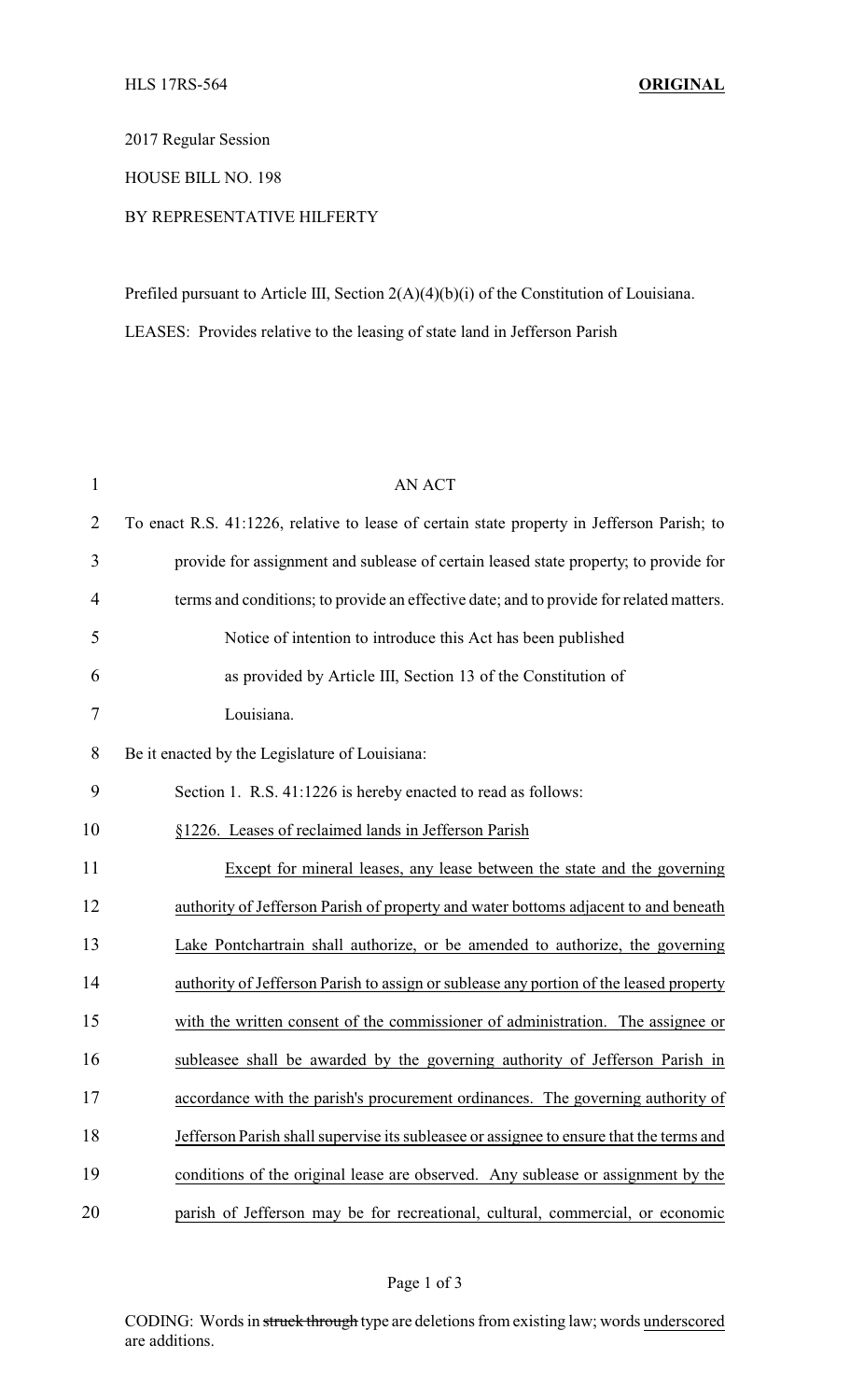| 1              | development purposes and shall be considered a public purpose. The commissioner               |  |  |
|----------------|-----------------------------------------------------------------------------------------------|--|--|
| $\overline{2}$ | of administration and the governing authority of Jefferson Parish may agree for the           |  |  |
| 3              | distribution or sharing between the parties of any rents, royalties, bonuses, or other        |  |  |
| $\overline{4}$ | revenue collected pursuant to any assignment or sublease authorized by this Section.          |  |  |
| 5              | An assignment or sublease authorized by this Section shall be subject to the                  |  |  |
| 6              | provisions of R.S. 49:214.6.10 and shall not negatively impact hurricane and flood            |  |  |
| 7              | protection. Any lease or amendment of a lease between the state and Jefferson                 |  |  |
| 8              | Parish provided for in this Section shall include a term of ninety-nine years, provided       |  |  |
| 9              | that the parish of Jefferson has maintained substantial improvements on the leased            |  |  |
| 10             | property and has operated the facilities on a continuous basis for public use, except         |  |  |
| 11             | as may result from force majeure. All provisions of any original lease and its                |  |  |
| 12             | amendments between the state and the governing authority of Jefferson Parish not              |  |  |
| 13             | affected by this Section shall remain in full force and effect in accordance with those       |  |  |
| 14             | agreements.                                                                                   |  |  |
| 15             | Section 2. This Act shall become effective upon signature by the governor or, if not          |  |  |
| 16             | signed by the governor, upon expiration of the time for bills to become law without signature |  |  |
| 17             | by the governor, as provided by Article III, Section 18 of the Constitution of Louisiana. If  |  |  |
| 18             | vetoed by the governor and subsequently approved by the legislature, this Act shall become    |  |  |
| 19             | effective on the day following such approval.                                                 |  |  |

## DIGEST

The digest printed below was prepared by House Legislative Services. It constitutes no part of the legislative instrument. The keyword, one-liner, abstract, and digest do not constitute part of the law or proof or indicia of legislative intent. [R.S. 1:13(B) and 24:177(E)]

| HB 198 Original | 2017 Regular Session | Hilferty |
|-----------------|----------------------|----------|
|                 |                      |          |

Abstract: Authorizes the governing authority of Jefferson Parish to assign or sublease certain property leased from the state for recreational, cultural, commercial, or economic development purposes.

Proposed law authorizes Jefferson Parish to sublease or assign a lease of state property or water bottom adjacent to Lake Pontchartrain, except for mineral leases, with consent of the commissioner of administration. The assignee or subleasee shall be selected by Jefferson Parish in accordance with the parish's procurement ordinances and shall be supervised by Jefferson Parish. Proposed law authorizes an assignment or sublease for recreational, cultural, commercial, or economic development purposes.

## Page 2 of 3

CODING: Words in struck through type are deletions from existing law; words underscored are additions.